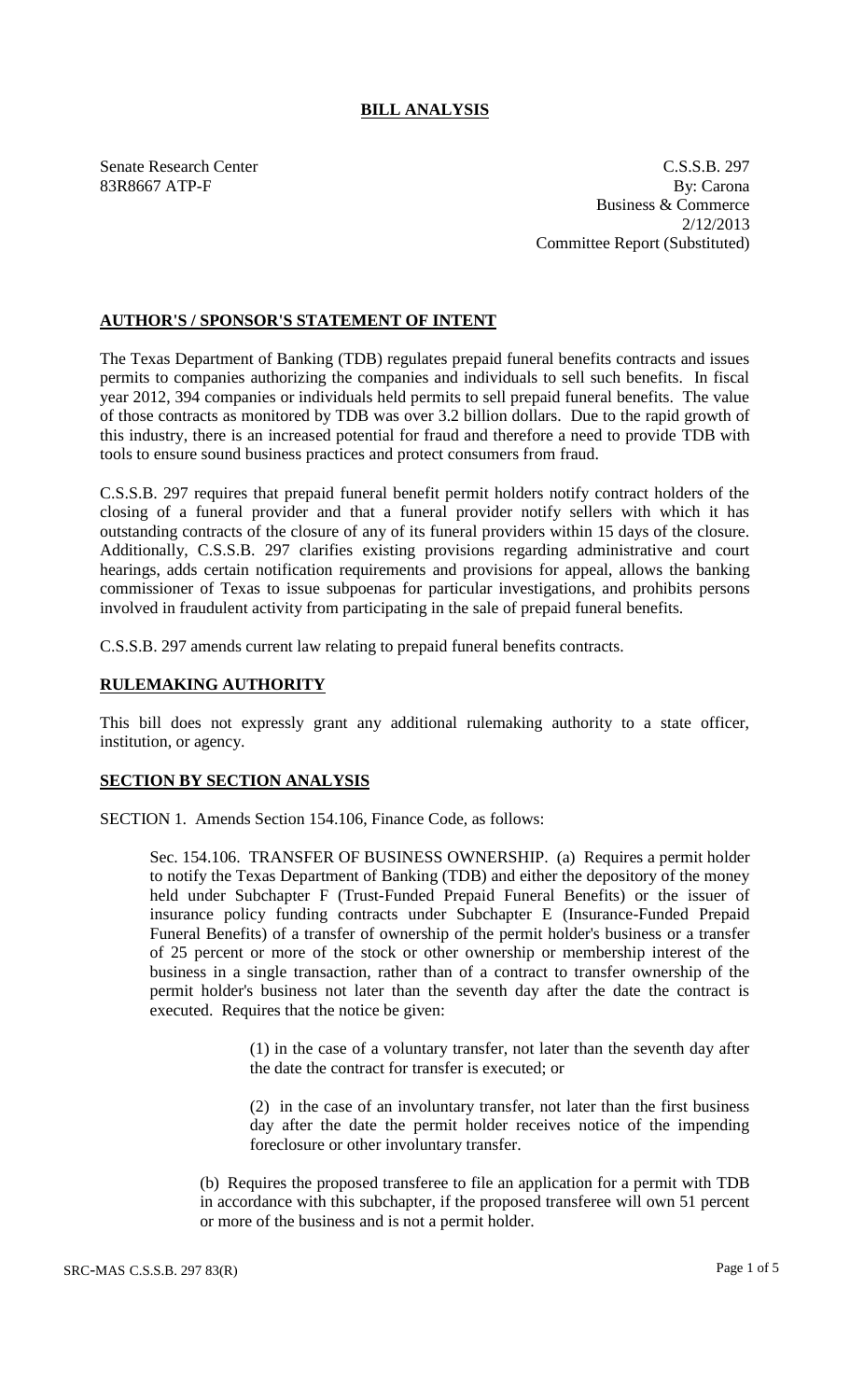(c) Authorizes the applicant to request a hearing not later than the 15th day after the date on which notice of the determination is hand-delivered or the notice is mailed, whichever date is earlier, if the banking commissioner of Texas (commissioner) denies the application.

SECTION 2. Amends Section 154.107, Finance Code, as follows:

Sec. 154.107. New heading: REQUIRED RENEWAL FOR SELLERS. (a) Creates this subsection from existing text. Requires a seller that has outstanding contracts, rather than a seller that discontinues the sale of prepaid funeral benefits but has outstanding contracts, to renew the seller's permit until the contracts are fully discharged.

(b) Authorizes a seller to renew the seller's permit as an unrestricted permit if the seller:

(1) wishes to continue to sell prepaid funeral benefits; and

(2) demonstrates to the commissioner that the seller continues to meet the qualifications and satisfy the requirements that apply to an applicant for a permit.

(c) Requires a seller to renew the seller's permit as a restricted permit if the seller:

(1) cannot demonstrate to the commissioner that the seller continues to meet the qualifications and satisfy the requirements that apply to an applicant for a permit; or

(2) no longer wishes to sell prepaid funeral benefits.

(d) Prohibits a seller that holds a restricted permit from selling prepaid funeral benefits during the period a restricted permit is in effect. Provides that a contract entered into by a seller that at the time the contract is entered into holds a restricted permit is void and unenforceable and is not eligible for payment from a guaranty fund established under this chapter.

SECTION 3. Amends Section 154.161(a), Finance Code, to require the funeral provider under a prepaid funeral benefits contract subject to this chapter, to take certain actions, including, with respect to each prepaid funeral benefits contract for which the funeral provider is not also the seller, inform each seller with which the funeral provider has an outstanding contract of any closure of the provider's funeral establishments not later than the 15th day after the date of closure.

SECTION 4. Amends Section 154.253, Finance Code, as follows:

Sec. 154.253. DEPOSIT OF MONEY PAID OR COLLECTED. (a) Requires that the money, other than money retained as provided by Section 154.252 (Retention of Money for Expenses), not later than the 30th day after the date of collection, be deposited in a financial institution that has its main office or a branch in this state in an interest-bearing restricted account, rather than in an interest-bearing account, insured by the federal government or in trust with a financial institution that has its main office or a branch located in this state and is authorized to act as a fiduciary in this state, to be invested by the financial institution as trustee in accordance with this subchapter.

(b) Requires that an account described by Subsection (a), including a trust account, be carried in the name of the funeral provider or other entity to whom the purchaser makes payment and include the words "prepaid funeral benefits" or "pre-need funeral benefits."

SECTION 5. Amends Section 154.3595, Finance Code, by adding Subsection (a-1), as follows: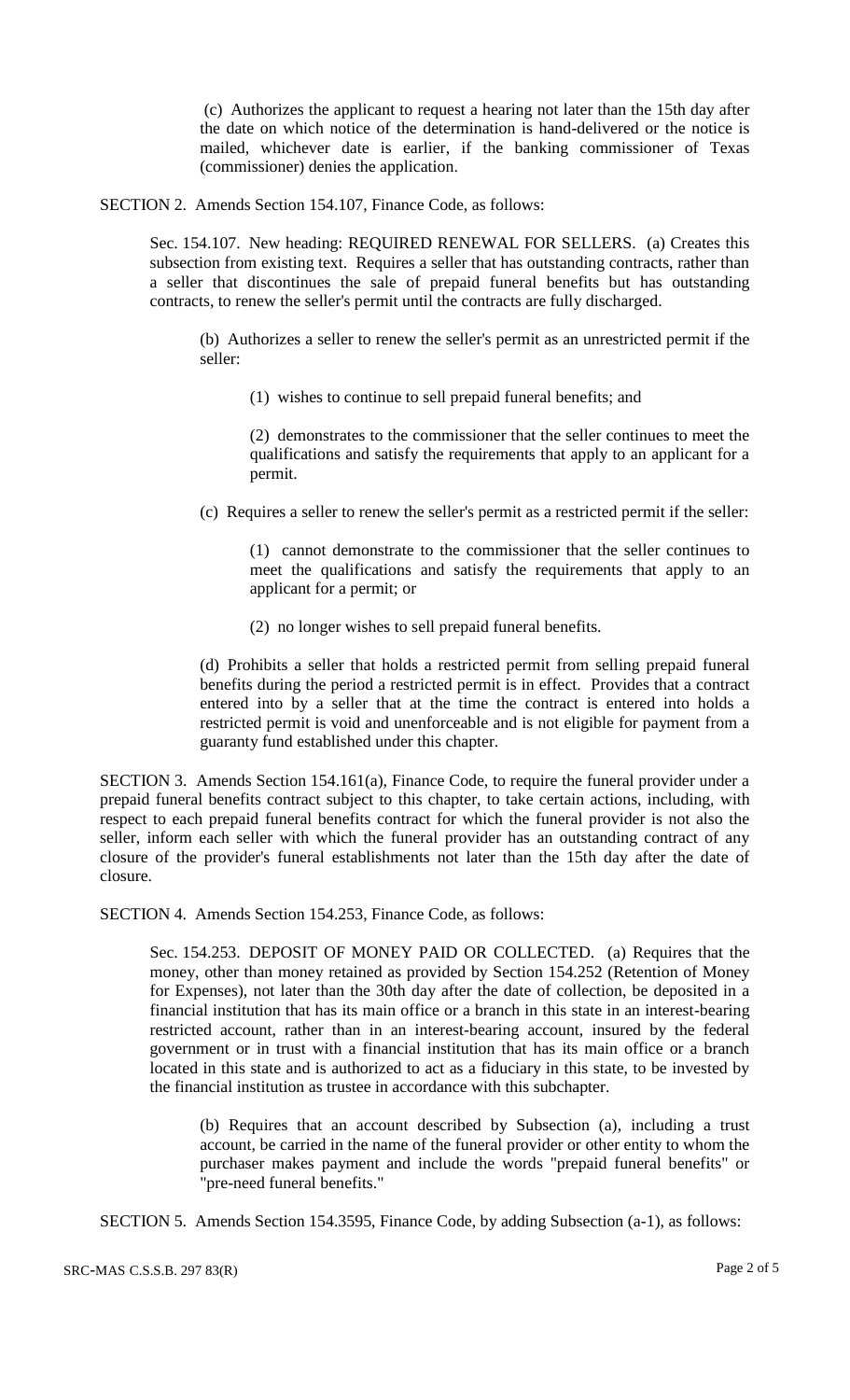(a-1) Requires a permit holder to which Section 154.3595 (Default by Funeral Provider) applies to notify each purchaser of an outstanding prepaid funeral benefits contract of any closure of the funeral provider named in the contract not later than the 90th day after the date of its receipt of notice of the closure.

SECTION 6. Amends Subchapter I, Chapter 154, Finance Code, by adding Section 154.400, as follows:

Sec. 154.400. INVESTIGATION AND SUBPOENA AUTHORITY. (a) Authorizes the commissioner, if the commissioner has a reasonable suspicion of a misallocation or defalcation of prepaid funeral funds or an unauthorized sale of prepaid funeral benefits, to conduct investigations as the commissioner considers necessary or appropriate to determine whether a misallocation or defalcation of prepaid funeral funds has occurred or an unauthorized sale of prepaid funeral benefits has occurred.

(b) Authorizes the commissioner to issue a subpoena to compel the attendance and testimony of a person under oath or the production of documents related to an investigation conducted under Subsection (a). Authorizes the subpoena to require attendance and production at TDB's offices in Austin, Texas, or at another place the commissioner designates.

(c) Provides that a subpoena issued under this section to a financial institution is not subject to Section 59.006 (Discovery of Customer Records).

(d) Authorizes a district court in Travis County or the county in which the subpoena was served, on application by the commissioner, to issue an order requiring a person to appear before the commissioner and produce documents or give evidence regarding the matter under investigation if the person refuses to obey a subpoena.

SECTION 7. Amends Section 154.4061(a), Finance Code, to require, rather than authorize, the trier of fact to recommend to the commissioner that the maximum administrative penalty permitted under Section 154.406 (Administrative Penalty) be imposed on the person committing the violation or that the commissioner cancel or not renew the person's permit under this chapter if, after a hearing conducted as provided by Chapter 2001 (Administrative Procedure), Government Code, the trier of fact finds that a violation of this chapter or a rule of the Finance Commission of Texas (finance commission) establishes a pattern of wilful disregard for the requirements of this chapter or rules of the finance commission.

SECTION 8. Amends Section 154.407, Finance Code, to authorize the commissioner to sue to enjoin a violation or threatened violation of this chapter or a final order of the commissioner or rule of the commission in a district court in Travis County or the county in which the violation occurred.

SECTION 9. Amends Section 154.4081(c), Finance Code, to require that the written request for a hearing to show that an emergency order should be stayed be filed with the commissioner not later than the 30th day after the date on which the order is hand-delivered or the order is mailed, whichever date is earlier.

SECTION 10. Amends Section 154.409(b), Finance Code, to require the attorney general to institute suit in the name of this state against a person who violates this chapter in a district court in Travis County or the county in which the violation occurred.

SECTION 11. Amends Section 154.412, Finance Code, by amending Subsection (c-1) and adding Subsection (h), as follows:

(c-1) Requires that the written request for a hearing to show that an emergency order should be stayed be filed with the commissioner not later than the 30th day after the date on which the order is hand-delivered or the order is mailed, whichever date is earlier.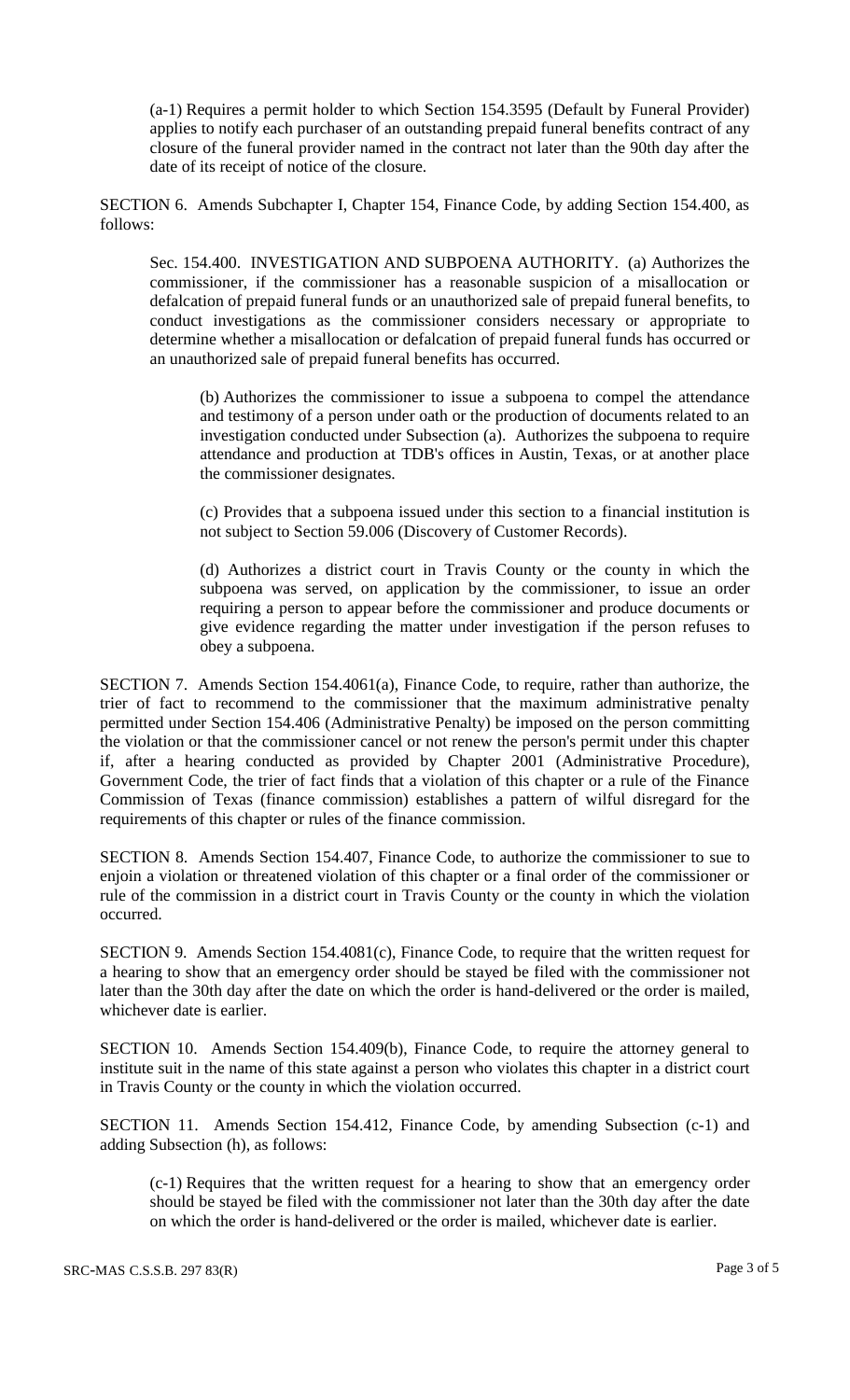(h) Provides that a record seized as provided by Subsection (a) (relating to seizure of certain prepaid funeral accounts and records), or a record created by or filed with TDB in connection with a seizure, is admissible as evidence in any proceeding before the commissioner without prior proof of its correctness and without other proof on certification by the commissioner. Provides that the certified record or a certified copy of the record is prima facie evidence of the facts contained in the record. Provides that this subsection does not limit another provision of this subtitle or a provision of another law that provides for the admission of evidence or its evidentiary value.

SECTION 12. Amends Section 154.414, Finance Code, to authorize the commissioner, after an order issued under Section 154.412(a) becomes final and unappealable, to petition to request the issuance of an order to show cause why the business and affairs of that person should not be liquidated and a receiver appointed by the court for that purpose under certain circumstances in a district court in Travis County or in the county in which a person required to hold a permit under this chapter resides.

SECTION 13. Amends Subchapter I, Chapter 154, Finance Code, by adding Sections 154.415 and 154.416, as follows:

Sec. 154.415. PROHIBITION ORDER. (a) Authorizes the commissioner to prohibit a person from participating in the business of prepaid funeral benefits sales if the commissioner determines from examination or other credible evidence that:

(1) the person:

(A) intentionally committed or participated in the commission of an act described by Section 154.401 (Criminal Penalty for Certain Violations of Chapter);

(B) violated a final cease and desist order issued by TDB or another state agency related to the sale of prepaid funeral benefits; or

(C) made, or caused to be made, false entries in the records of a prepaid funeral benefits seller;

(2) because of the action by the person described by Subdivision (1):

(A) the purchaser or seller of prepaid funeral benefits has suffered or will probably suffer financial loss or expense, or other damage;

(B) the interests of the purchaser have been or could be prejudiced; or

(C) the person has received financial gain or other benefit by reason of the action, or likely would have if the action had not been discovered; and

(3) the action involves personal dishonesty on the part of the person.

(b) Authorizes the commissioner to serve a proposed prohibition order on a person alleged to have committed or participated in the action if the commissioner has grounds for action under Subsection (a) and finds that a prohibition order appears to be necessary and in the best interest of the public. Requires that the proposed order:

(1) be personally delivered or mailed by registered or certified mail, return receipt requested;

(2) state with reasonable certainty the grounds for prohibition;